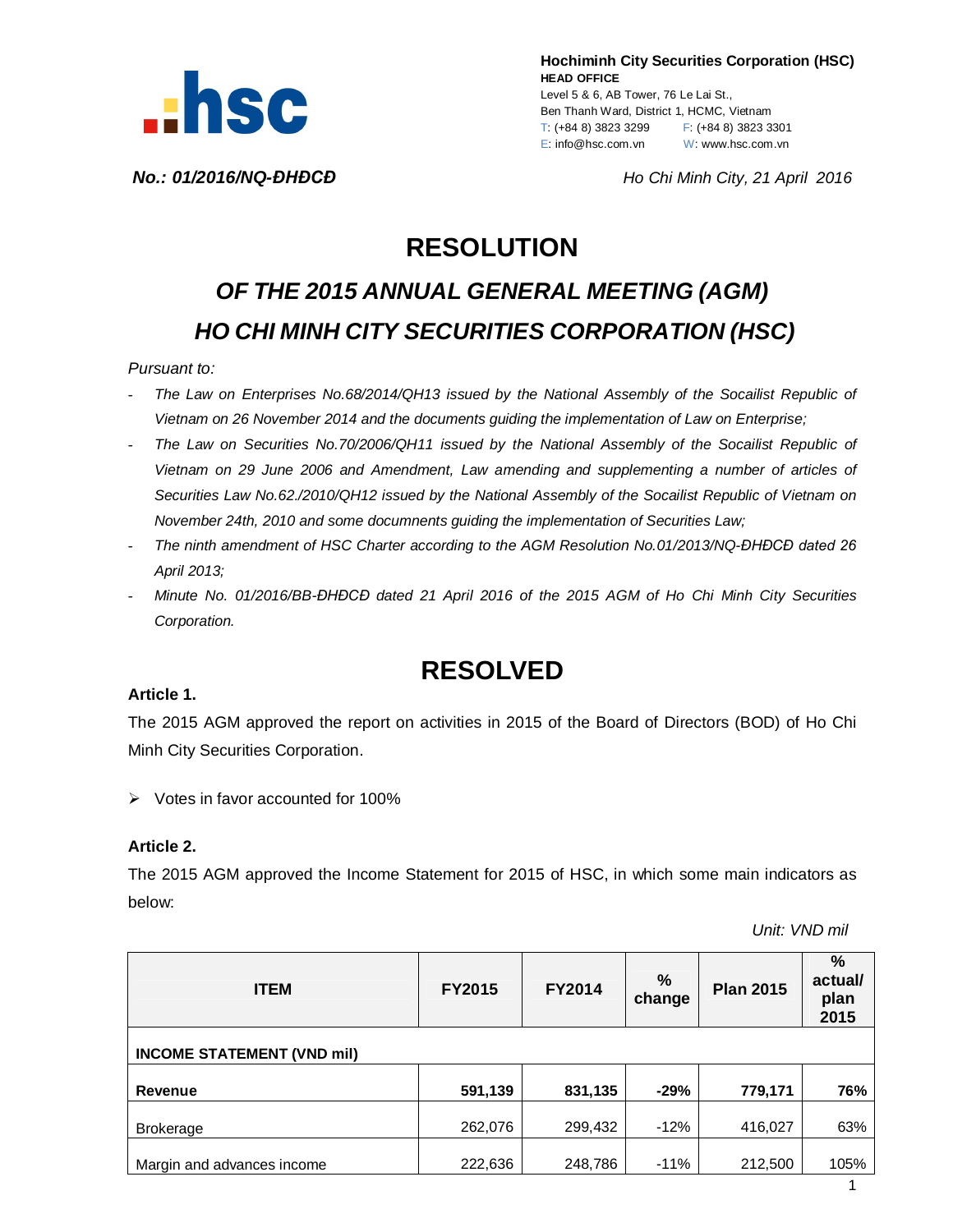| <b>ITEM</b>                                    | FY2015        | FY2014      | $\%$<br>change | <b>Plan 2015</b> | $\frac{0}{0}$<br>actual/<br>plan<br>2015 |  |  |  |
|------------------------------------------------|---------------|-------------|----------------|------------------|------------------------------------------|--|--|--|
| Proprietary investment                         | 34,666        | 194,425     | $-82%$         | 65,742           | 53%                                      |  |  |  |
| Interest income                                | 54,719        | 67,241      | $-19%$         | 52,395           | 104%                                     |  |  |  |
| Corporate finance                              | 11,155        | 12,362      | $-10%$         | 25,707           | 43%                                      |  |  |  |
| Other revenues                                 | 5,887         | 8,889       | $-34%$         | 6,800            | 87%                                      |  |  |  |
| <b>Operating expenses</b>                      | 319,667       | 349,692     | -9%            | 363,520          | 88%                                      |  |  |  |
| Other profit                                   | 28            | 4           | 582%           |                  |                                          |  |  |  |
| Profit before tax                              | 271,500       | 481,447     | $-44%$         | 415,651          | 65%                                      |  |  |  |
| Profit after tax                               | 213,310       | 376,152     | -43%           | 324,208          | 66%                                      |  |  |  |
| <b>BALANCE SHEET AT THE YEAR END (VND mil)</b> |               |             |                |                  |                                          |  |  |  |
| Total asset                                    | 3,596,583     | 4,069,804   | $-12%$         | 3604,708         | 100%                                     |  |  |  |
| Owners' equity                                 | 2,279,549     | 2,358,231   | $-3%$          | 2,407,569        | 95%                                      |  |  |  |
| <b>FINANCIAL INDICATORS</b>                    |               |             |                |                  |                                          |  |  |  |
| Return on average assets (ROAA)                | 5.6%          | 10.5%       |                | 8.7%             |                                          |  |  |  |
| Return on average equity (ROAE)                | 9.2%          | 16.3%       |                | 13.7%            |                                          |  |  |  |
| <b>EQUITY'S VALUE</b>                          |               |             |                |                  |                                          |  |  |  |
| Number of outstanding shares                   | 127, 185, 417 | 127,229,583 |                | 127,229,583      |                                          |  |  |  |
| Earnings per share EPS - VND                   | 1,677         | 2,794       | $-40%$         | 2,548            | 66%                                      |  |  |  |
| Book value per share - VND                     | 17,923        | 18,535      | $-3%$          | 18,923           | 95%                                      |  |  |  |
| Dividend                                       | $1,430$ (*)   | 2,100       | 40%            | N/A              | N/A                                      |  |  |  |
| Market price at balance sheet date - VND       | 30,800        | 31,200      | $-1\%$         | N/A              | N/A                                      |  |  |  |
| P/E (time)                                     | 18,4          | 11,2        | 64%            | N/A              | N/A                                      |  |  |  |

 $\triangleright$  Votes in favor accounted for 100%

#### **Article 3.**

The 2015 AGM approved the business plan for 2016 of HSC with the following assumptions:

- The average trading value of the whole market will be VND3,000 bil/day, an increase of 17% as compared with 2015;
- HSC's brokerage market share in 2016 will be 11.8%. The brokerage market share of individual clients will be 8.0% and of institutional clients will be 3.8%;
- Average margin debt balance will be VND2,200 bil and average interest rate for margin lending will be 13% per annum (VND1,630 bil and 13.5% in 2015);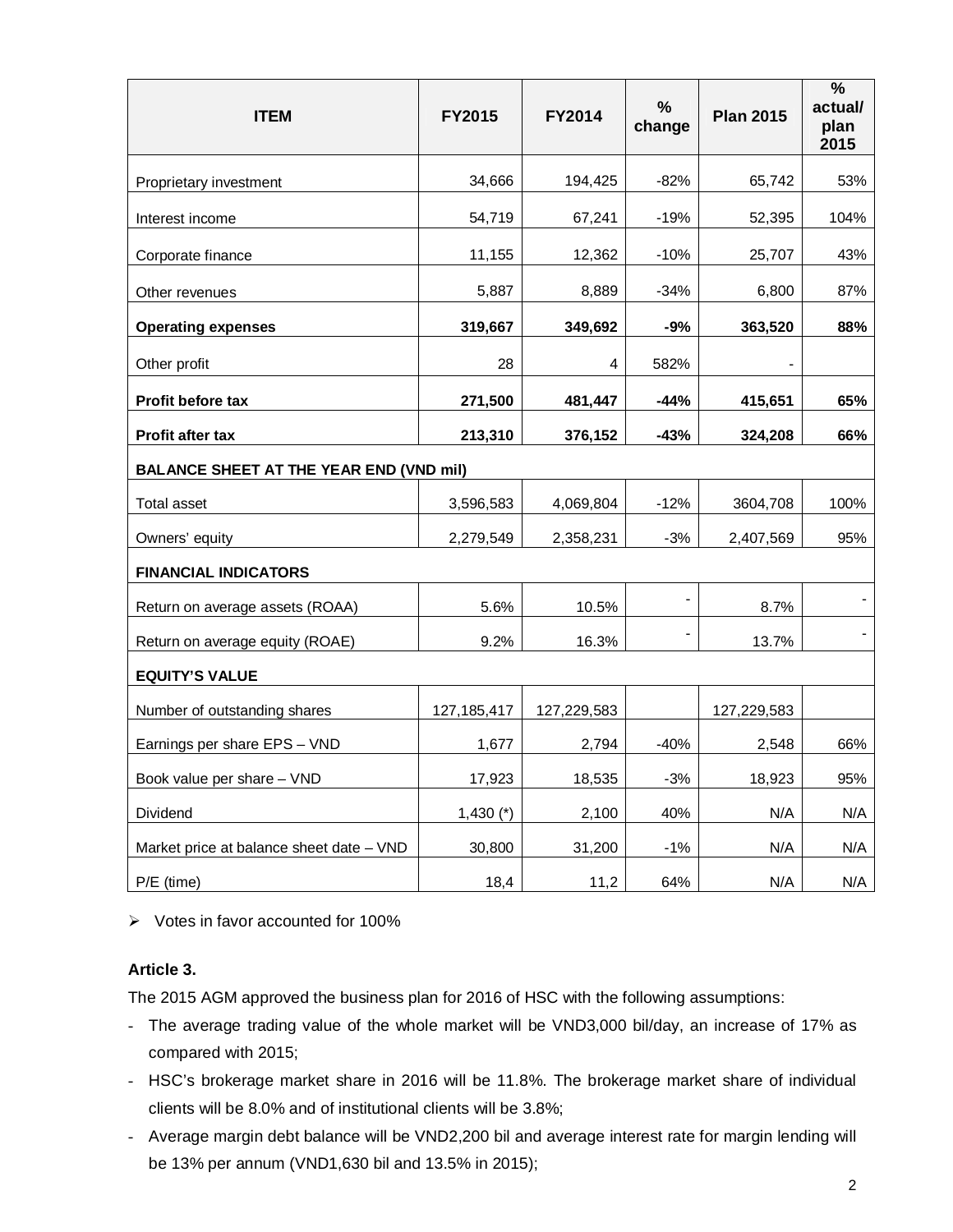- Average interest rate will be 4.9% per annum,

The target of HSC market share is about 11.8%.

| <b>Brokerage market share</b>                                   | <b>Plan 2016</b> | <b>FY2015</b> | % change/<br><b>FY2015</b> |
|-----------------------------------------------------------------|------------------|---------------|----------------------------|
| <b>Client Division</b>                                          |                  |               |                            |
| <b>Individual Clients/Market</b>                                | 8.0%             | 6.9%          | 1.1%                       |
| <b>Institutional Clients/Market</b>                             | 3.8%             | 3.4%          | 0.4%                       |
| Principal Investment/Market                                     | N/A              | 0.1%          | N/A                        |
| <b>HSC total market share</b>                                   | 11.8%            | 10.4%         | 1.4%                       |
| <b>Client Type</b>                                              |                  |               |                            |
| <b>HSC Individual Clients/ Individual Clients</b><br>of market  | 10.8%            | 8.9%          | 1.9%                       |
| HSC Foreign Institutional Clients/ Foreign<br>Clients of market | 28.0%            | 27.9          | 0.1%                       |

The financial indicators in the business plan for 2015 of the Company as follow:

 *Unit: VND mil*

| <b>ITEM</b>                     | <b>Plan 2016</b> | <b>FY2015</b> | %change/<br>actual 2015 |
|---------------------------------|------------------|---------------|-------------------------|
| <b>REVENUE</b>                  | 734,593          | 591,139       | 24%                     |
| <b>Brokerage</b>                | 347,573          | 262,076       | 33%                     |
| Margin and advances income      | 286,000          | 222,636       | 28%                     |
| Proprietary investment          | 25,293           | 34,666        | $-27%$                  |
| Interest income                 | 34,947           | 54,719        | $-36%$                  |
| Corporate finance               | 35,580           | 11,515        | 209%                    |
| Other revenues                  | 5,200            | 5,527         | $-6%$                   |
| <b>TOTAL OPERATING EXPENSE</b>  | 358,636          | 319,667       | 12%                     |
| <b>PROFIT BEFORE TAX</b>        | 376,357          | 271,500       | 39%                     |
| <b>Corporation income tax</b>   | 75,271           | 58,190        | 29%                     |
| <b>PROFIT AFTER TAX</b>         | 301,086          | 213,310       | 41%                     |
| Return on average equity (ROAE) | 12.6%            | 9.2%          |                         |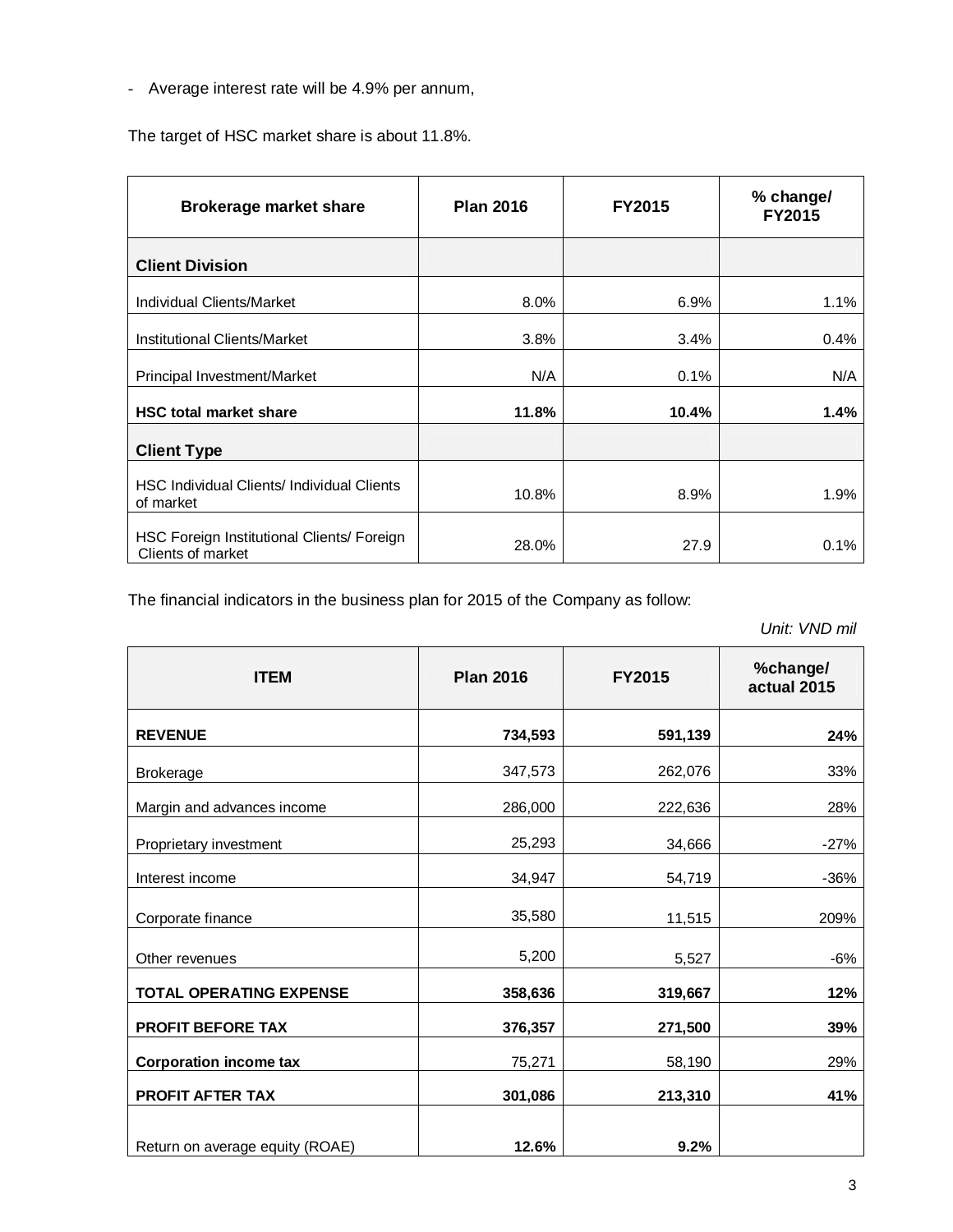$\triangleright$  Votes in favor accounted for 100%

#### **Article 4.**

The 2015 AGM approved the report on the Company's operations in 2015 of the Board of Supervision.

 $\triangleright$  Votes in favor accounted for 100%

#### **Article 5.**

The 2015 AGM approved the Financial Statements for the year 2015 including:

- Report of the Board of Managers;
- Independent Auditors' Report;
- Balance sheet as at 31 December 2015;
- Income Statement for the year ended 31 December 2015;
- Cash flow statement;
- Statement of changes in equity;
- Notes to the financial statements,

In which:

Some key items in the Financial Statements for the fiscal year 2015 of HSC as below:

*Unit: Vietnam dong*

| No. | <b>Items</b>      | <b>Performance of Y2015</b> | <b>Performance of Y2014</b> |  |
|-----|-------------------|-----------------------------|-----------------------------|--|
|     | Total assets      | 3,596,583,428,164           | 4,069,804,065,228           |  |
| 2   | Net revenue       | 591,138,977,810             | 831,135,291,006             |  |
| 3   | Profit before tax | 271,500,191,481             | 481,447,406,089             |  |
| 4   | Profit after tax  | 213,310,100,261             | 376,152,047,249             |  |

 $\triangleright$  Votes in favor accounted for 100%

#### **Article 6.**

The 2015 AGM approved the final cash dividend of 2015 as below:

- Dividend pay-out rate: 9.3% of par value (*equivalent to VND 930 per share*)
- Payment method: In cash
- Implementation time:
	- **Expected record date: 06 May 2016**
	- Expected payment date: 27 May 2016
- Personal income tax (PIT): The AGM authorizes the BOD to deduct the PIT of the shareholders for the dividend income, and on behalf of the shareholders, HSC will pay their deducted PIT to the Tax authority in accordance with the law regulations.
- $\triangleright$  Votes in favor accounted for 100%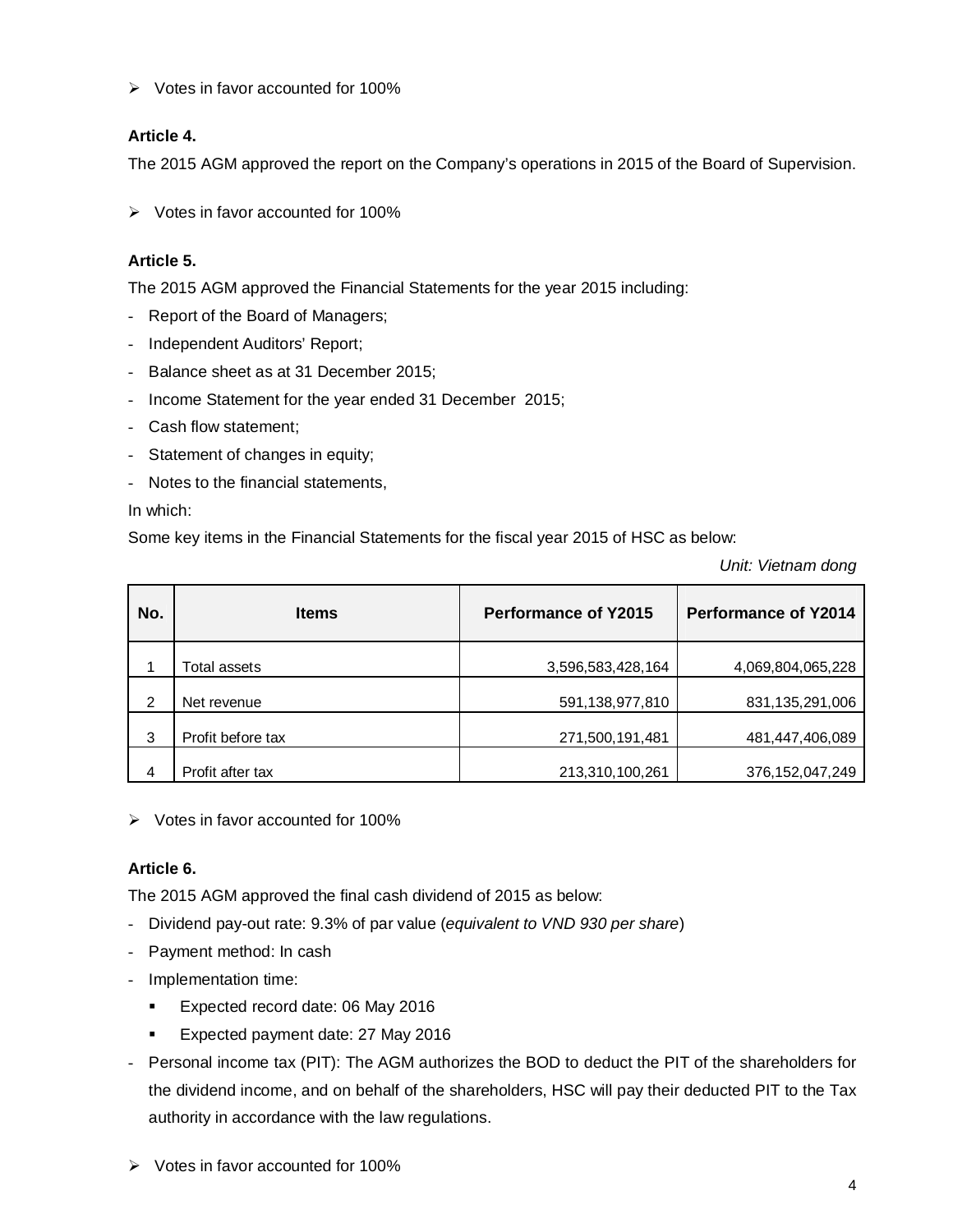#### **Article 7.**

The 2015 AGM approved the dividend plan for 2016 of HSC as below:

- Dividend pay-out rate: Based on the Company's actual business result at the dividend payment time, the AGM authorizes the BOD to decide the 2016 dividend rate of 12% of the par value (*equivalent to VND1.200 per share*)
- Payment method: In cash
- Implementation time: The AGM authorizes the BOD to choose the suitable date to pay the 2016 dividend.
- Personal income tax (PIT): The AGM authorizes the BOD to deduct the PIT of the shareholders for the dividend income, and on behalf of the shareholders, HSC will pay their deducted PIT to the Tax authority in accordance with the law regulations.
- $\triangleright$  Votes in favor accounted for 100%

#### **Article 8.**

The 2015 AGM approved the 2015 profit distribution plan of HSC. The details as follow:

 *Unit: VND*

|                |                                                                                 |                                | <b>PERFORMANCE Y2015</b> | PERFORMANCE Y2014                |                     |
|----------------|---------------------------------------------------------------------------------|--------------------------------|--------------------------|----------------------------------|---------------------|
| <b>No</b>      | <b>ITEMS</b>                                                                    | % of<br>profit<br>after<br>tax | <b>AMOUNT (VND)</b>      | $%$ of<br>profit<br>after<br>tax | <b>AMOUNT (VND)</b> |
| L              | <b>PROFIT BEFORE TAX</b>                                                        |                                | 271,500,191,481          |                                  | 481,447,406,089     |
| $\mathbf{I}$   | <b>PROFIT AFTER TAX</b>                                                         | 100%                           | 213,310,100,261          | 100%                             | 376, 152, 047, 249  |
| $\mathbf{III}$ | <b>PROPOSED PROFIT AFTER TAX</b><br><b>DISTRIBUTION</b>                         | 99.99%                         | 213,298,078,178          | 87.51%                           | 329,185,589,696     |
| 1              | Appropriation to Equity Funds                                                   | 13.50%                         | 28,796,863,535           | 15.50%                           | 58,303,567,324      |
|                | Supplementary capital reserve                                                   | 5.00%                          | 10,665,505,013           | 5.00%                            | 18,807,602,362      |
|                | Compulsory reserve fund                                                         | 5.00%                          | 10,665,505,013           | 5.00%                            | 18,807,602,362      |
|                | Welfare and reward fund                                                         | 3.50%                          | 7,465,853,509            | 5.50%                            | 20,688,362,599      |
| $\overline{2}$ | Cash dividend payment                                                           | 85.29%                         | 181,941,493,440          | 71.01%                           | 267,120,501,900     |
|                | Interim devidend (5% of per value)                                              | 29.81%                         | 63,592,708,500           | 16.91%                           | 63,614,791,500      |
|                | Proposed final devidend (9,3% of per value)                                     | 55.48%                         | 118, 348, 784, 940       | 54.10%                           | 203,505,710,400     |
| 3              | Remuneration and budget for the Board of<br>Directors and the Supervisory Board | 1.20%                          | 2,559,721,203            | 1.00%                            | 3,761,520,472       |
| IV             | <b>RETAINED PROFIT</b><br>$(IV)=(II)-(III)$                                     | 0.01%                          | 12,022,083               | 12.49%                           | 46,966,457,553      |
| $\mathbf v$    | <b>RETAINED PROFITS OF AT THE</b><br><b>BEGINNING OF THE YEAR</b>               |                                | 361,488,336,029          |                                  | 314,521,878,476     |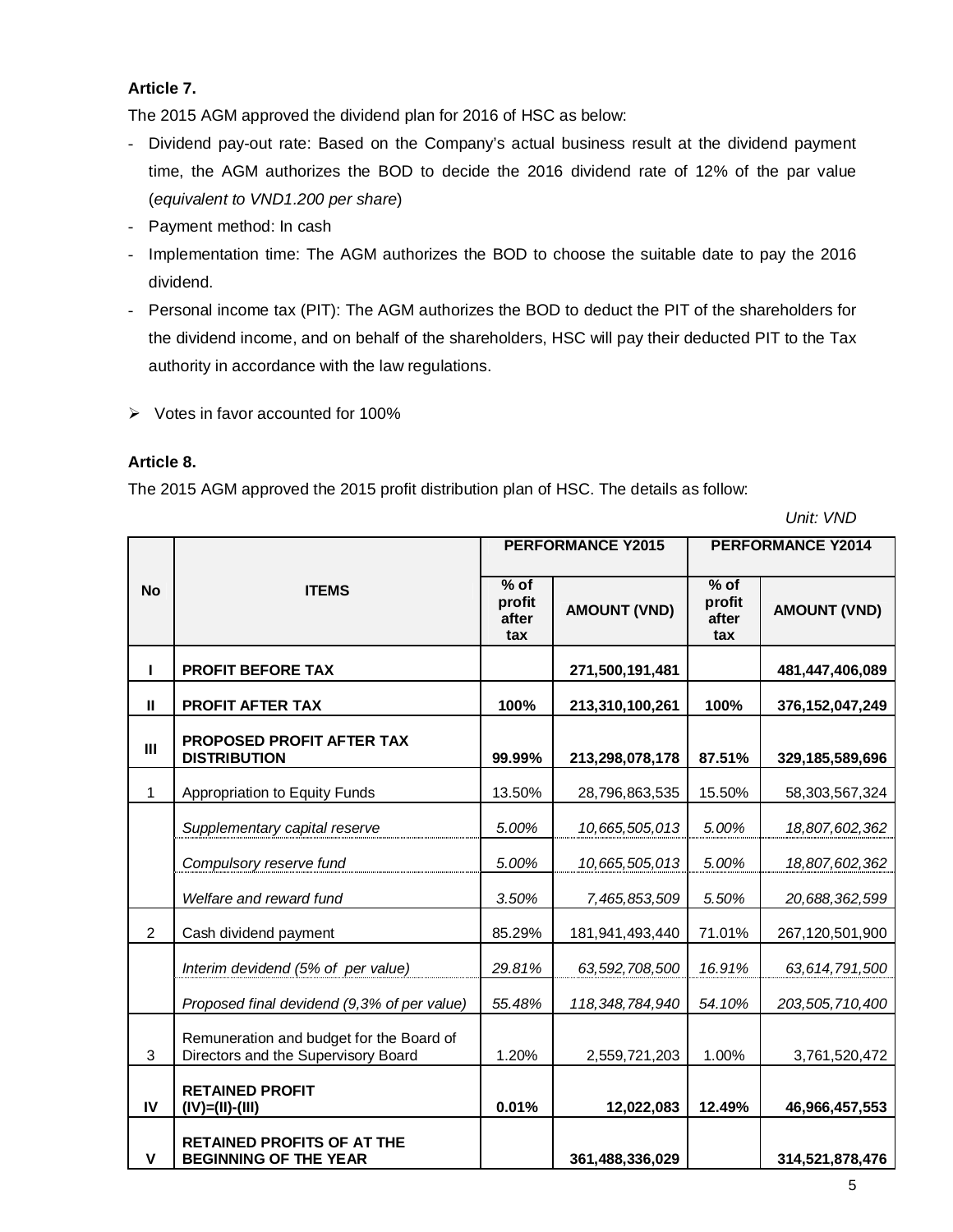|           |                                                                              | <b>PERFORMANCE Y2014</b><br><b>PERFORMANCE Y2015</b> |                     |                                |                     |
|-----------|------------------------------------------------------------------------------|------------------------------------------------------|---------------------|--------------------------------|---------------------|
| <b>No</b> | <b>ITEMS</b>                                                                 | $%$ of<br>profit<br>after<br>tax                     | <b>AMOUNT (VND)</b> | % of<br>profit<br>after<br>tax | <b>AMOUNT (VND)</b> |
| VI        | <b>TOTAL RETAINED EARNINGS AT THE</b><br>END OF THE YEAR $(VI) = (IV) + (V)$ |                                                      | 361,500,358,111     |                                | 361,488,336,029     |

 $\triangleright$  Votes in favor accounted for 100%

#### **Article 9.**

The 2015 AGM approved the authorization to the BOD to appoint one of the Big 4 independent audit firms, approved by the State Securities Commission of Vietnam (SSC) of auditing issuing organization, listed and securities trading companies, to audit the Financial Statements for the year 2016 and review the quarterly Financial Statements of HSC in accordance with the law regulations. List of 4 audit firms:

- 1. Ernst & Young Vietnam Co., Ltd.
- 2. KPMG Vietnam Co., Ltd.
- 3. Price Waterhouse Coopers Vietnam Co., Ltd
- 4. Deloitte Vietnam Co., Ltd
- $\triangleright$  Votes in favor accounted for 100%

#### **Article 10.**

The 2015 AGM approved:

- 1. HSC to become a derivative trading organization and derivative service provider in the derivatives market, details as follows:
	- (i) The trading member
	- (ii) Business registration for derivative consultancy, derivative brokerage and derivative dealing
	- (iii) Business registration for supply of derivative transaction clearing and settlement service
	- (iv) The market making member
- 2. The 2015 AGM approved the authorization to the BOD to complete the lawful applications sending to the competent agencies, as follows:
	- (i) The Application for Certificate of eligibility for derivative trading
	- (ii) The Application for Certificate of eligibility for supply of derivative clearing and settlement service
	- (iii) The market making contract
- 3. The 2015 AGM approved the authorization to the BOD to amend and supplement the HSC Charter with regulations on derivative trading after Certificate of eligibility for derivative trading and Certificate of eligibility for supply of derivative clearing and settlement service to be granted by the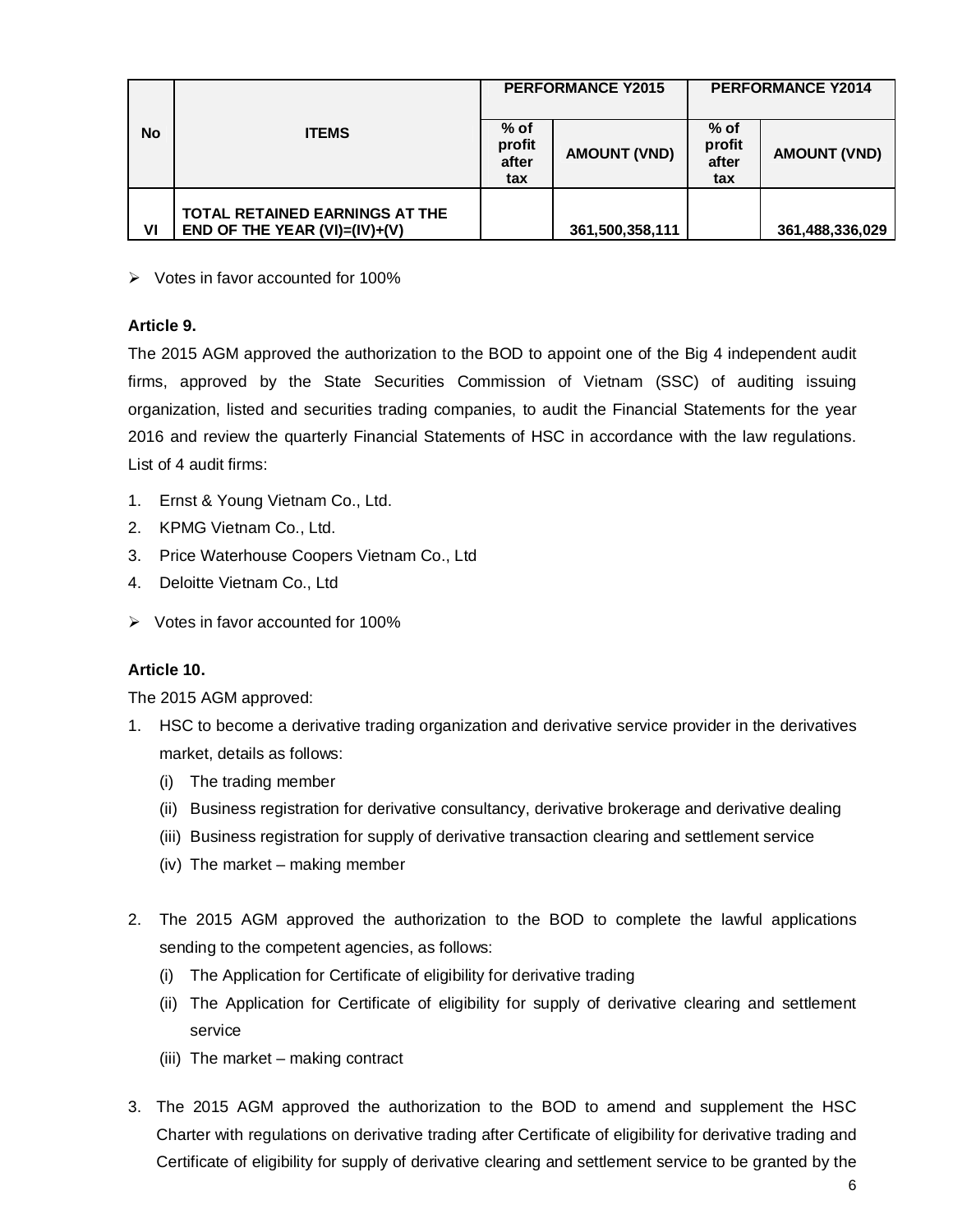State Securities Committee of Vietnam as well as the Market – making Contract to be signed between HSC and the Stock Exchange.

 $\triangleright$  Votes in favor accounted for 100%

#### **Article 11.**

The 2015 AGM approved the Employee Stock Ownership Plan for the year 2016 (ESOP 2016).

 $\triangleright$  Votes in favor accounted for 100%

#### **Article 12.**

The 2015 AGM approved the resignation of the members of the BOD and the members of BOS for the term III (2011 – 2015). This resignation takes effect from the closing of the FY2015 AGM on 21 April 2016, as follows:

- The members of BOD:
	- 1. Mr. Do Hung Viet
	- 2. Mr. Le Anh Minh
	- 3. Mr. Nguyen Thanh Liem
	- 4. Mr. Le Thang Can
	- 5. Mr. Pham Nghiem Xuan Bac
	- 6. Mr. Johan Nyvene
	- 7. Mr. Trinh Hoai Giang
- The members of BOS:
	- 1. Mr. Vo Van Chau
	- 2. Mr. Doan Van Hinh
	- 3. Ms. Dang Nguyet Minh

The 2015 AGM approved the list of candidates nominated for the member of the BOD and the member of the BOS for the term IV (2016 – 2020), as follows:

- The list of candidates nominated for the member of the BOD:
	- 1. Mr…

Date of birth: Nationality: ID number: Permanent address:

2. Mr…

Date of birth: Nationality: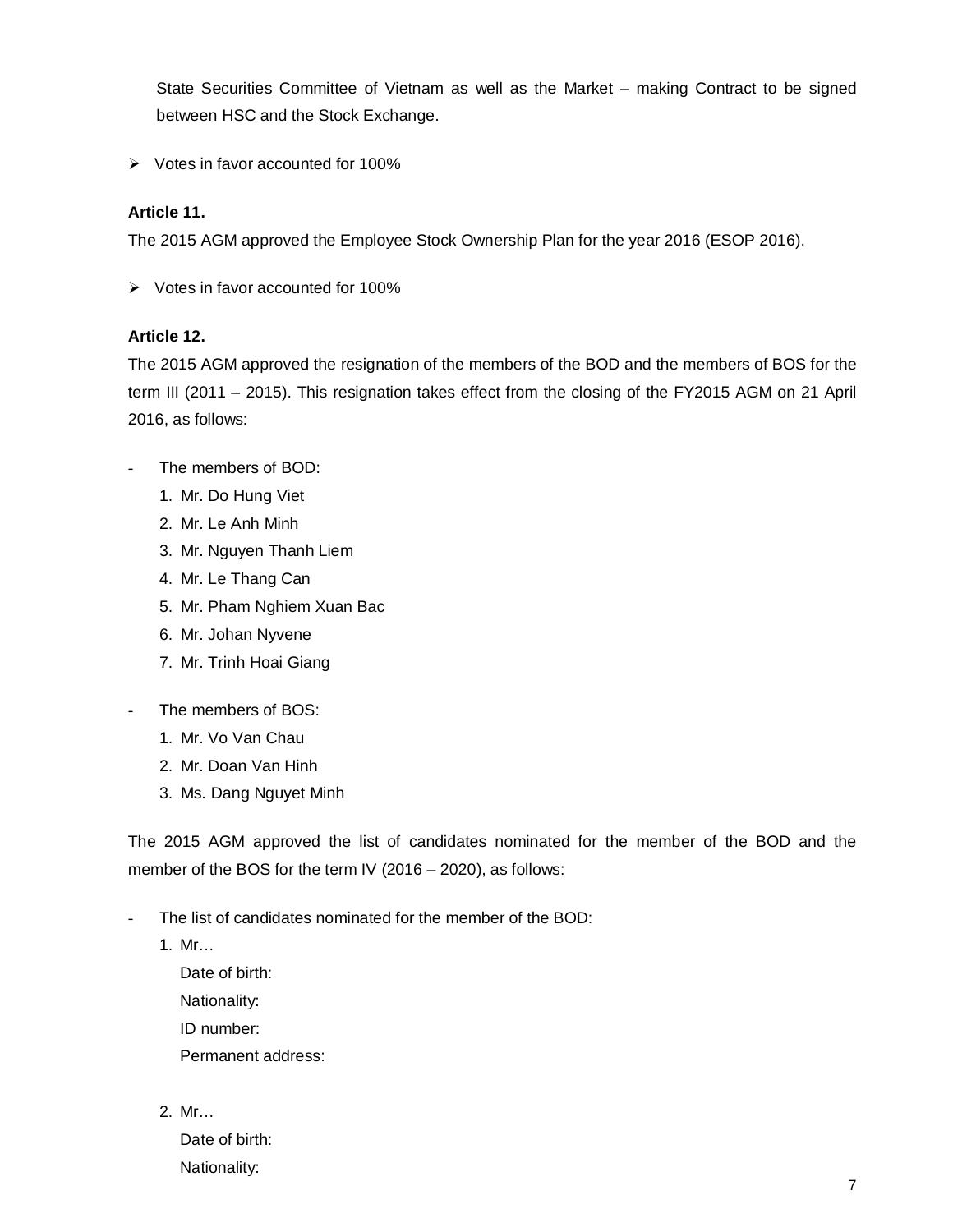ID number: Permanent address: .......

- The list of candidates nominated for the member of the BOS:
	- 1. Mr…

Date of birth: Nationality: ID number: Permanent address:

2. Mr…

Date of birth: Nationality: ID number: Permanent address: .......

 $\triangleright$  Votes in favor accounted for 100%

The 2015 AGM approved the members of the BOD and the members of BOS for the term IV (2016 – 2020):

- The members of BOD:
	- 1. Mr.
	- 2. Mr.
	- 3. Mr.
	- 4. Mr.
	- 5. Mr
	- 6. Mr.
	- 7. Mr
- The members of BOD:
	- 1. Mr.
	- 2. Mr.
	- 3. Mr.

 $\triangleright$  Votes in favor accounted for 100%

(*Attached the election minutes)*